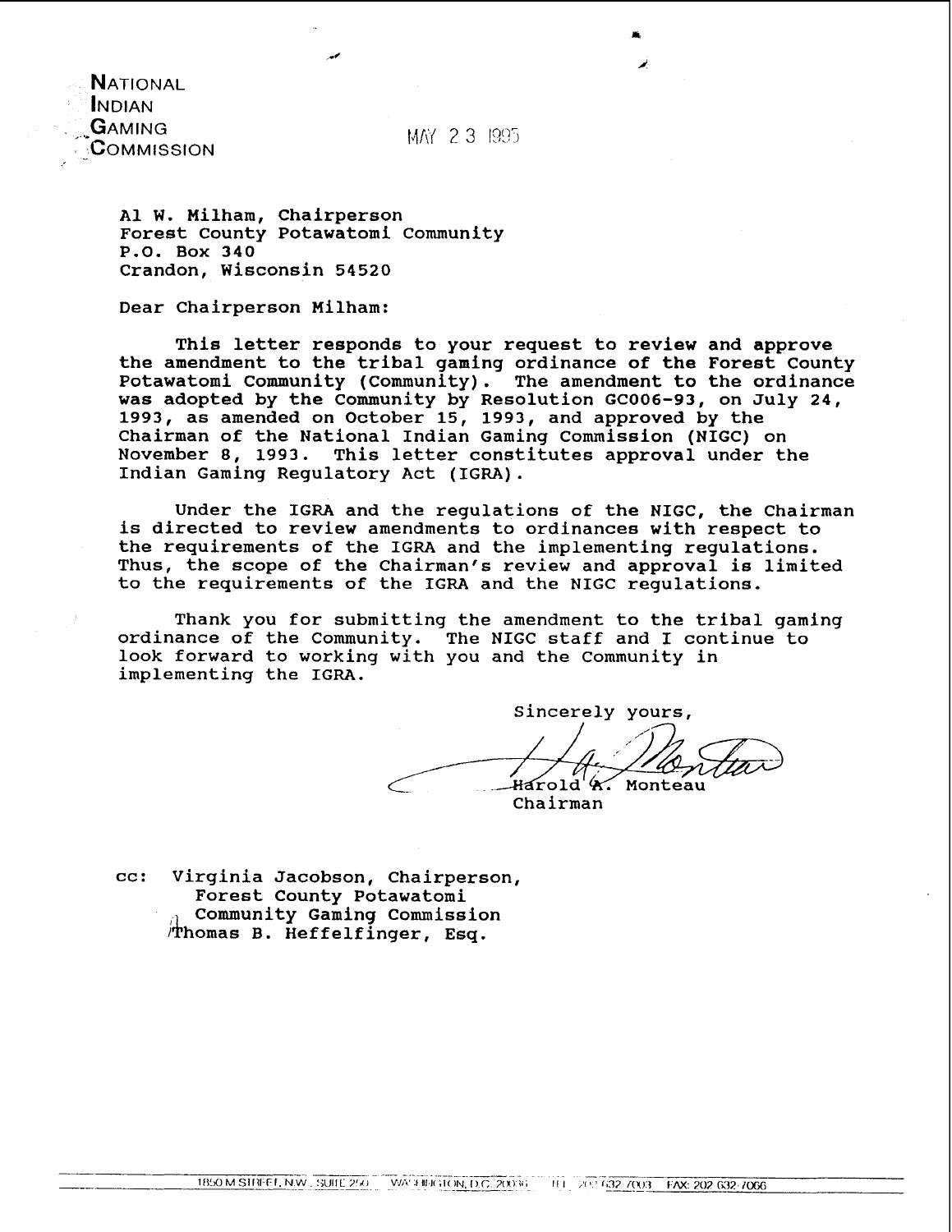



Forest County Potawatomi Community

P.O. Box 340, Crandon. Wisconsin 54520

POTAWATOMI (Keeper of the Pirc)

Resolution No. **GCOOI-95** 

**WHEREAS,** the Foresc **County Potawatd Community ie a duly constituted Tribal Government in accordance with all the**  provisions of the Forest County Potawatomi Constitution and By-Laws ("Constitution and By-Laws") adopted on June 5, 1982, **pursuant to the Indian Reorganization Act of June 18, 1934 (P.L. 73-383), AND** 

**WHEREAS, on February 1, 1993, pursuant to its authority under**  the **Constitution** and **By-Laws the Forest County Potawatomi General Council** ("General **Council") by and through a special Resolution approved and adopted the Forest County Potawatomi Community of**  which amended the Forest County Potawatomi Community of Wisconsin **Bingo Control Ordinance, created the Forest County Potawatomi Community Gaming Commission ("Gaming ~odssion~), and assigned to the Gaming Commission certain authority and duties, AND** 

**WHEREAS, on July 24, 1993, the General Council adopted and approved the Forest County Pocawatomi Community Class I1 and Class I11 Gaming Or2inance ("Class 11 and Class I11 Gaming Ordinancev) by and through Resolution No. GC006-93, which further defined the duties and authority of the Gaming Commission, AND** 

**WHEREAS, Resolution No. GC006-93 misstated its intent, which was to adopt and approve the.Class I1 and Class 111 Gaming Ordinance and reaffirm the creation of the Gaming Commission through the Gaming 'control Ordinance enacted by the special Resolution of February 1, 1993, AND** 

**WHEREAS, pursuant to the Gaming** Control **Ordinance, Class I1 and Class III Gaming Orclinance, and Gaming Regulations, the gamin6 Commission is authorized to, among other things, regulate Type A and Type B gaming licenses, as defined in those ordinances and regulatione, and is required to provide certain rights to applicants for or holders of such licenses, AM3** 

**WHEREAS, pursuant to iLe authority the Gaming Commission has adopted the Forest County Potawatomi Gaming Commission Gaming Regulations, and amendments thereto (nGaming Regulationsw), AND**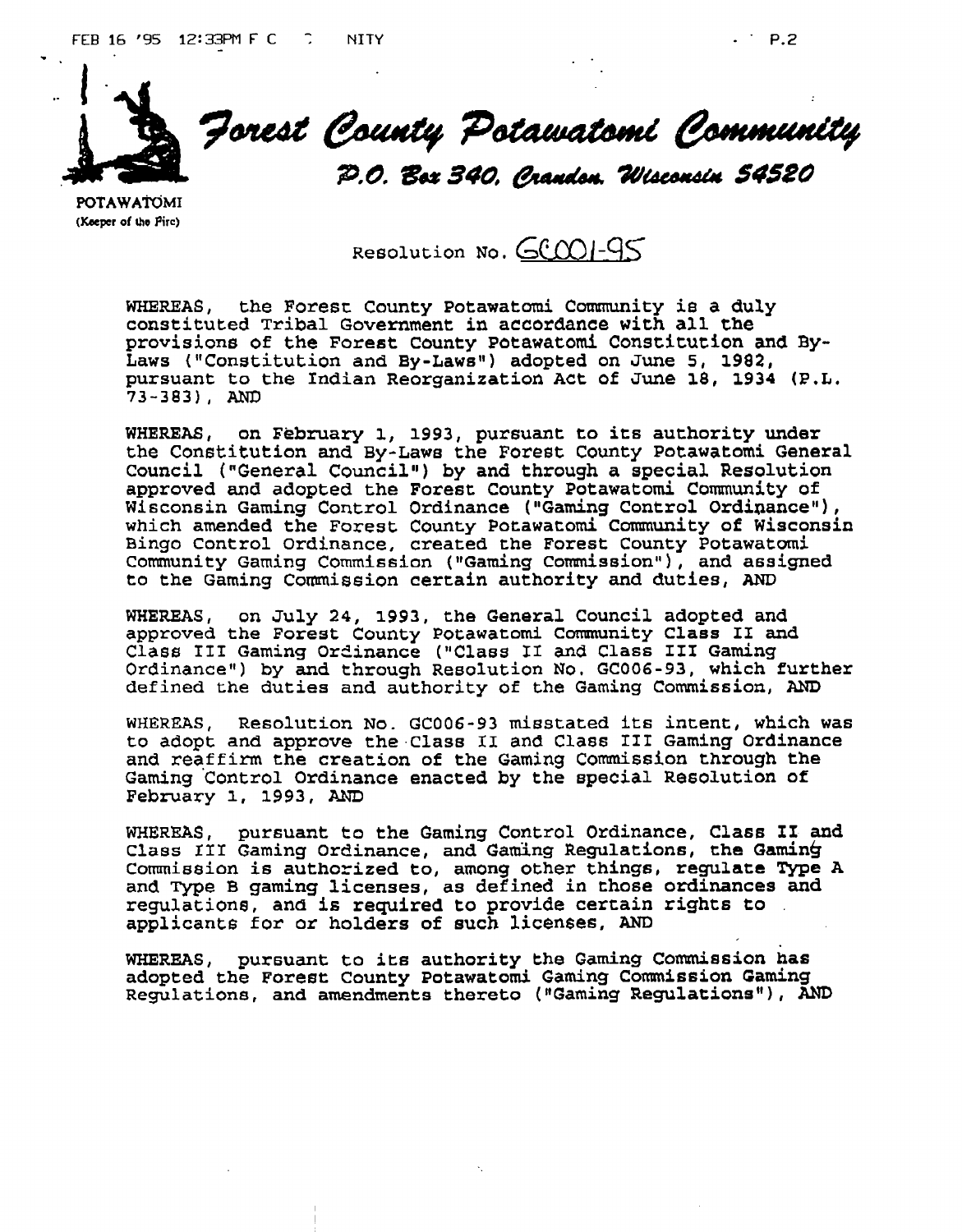Page 2 - **Resolution No. GCCOI-95** 

**WHEREAS, the Gaming Commission has prepared the Forest County Potawatomi** Comnity **Gaming Commission Rules of Licensing**  Procedure ("Rules of Procedure") for use in the licensing **process,** AND

**WHEREAS, the Gaming** Comieeion **has submitted the Gaming Regulations and the Rules of Procedure for approval and adoption by the General Council, NOW TREREFORE BE IT** 

**RESOLVED, that the Gaming Control Ordinance remains in full force and effect except to the extent that the Class 11 and Class I11 Gaming Ordinance is inconsistent with ic, AND BE IT FURTHER** 

**RESOLVED, that the Class II and Class 111 Gaming Ordinance is hereby amended as follows:** 

**1) to** insert **the phrase "of February 1, 1993, amending the Bingo Control Ordinance and adopting the Gaming Control Ordinancew in the blank space following the phrase "and**  limitations established in resolution" in Section III. of the **Class I1 and Class** IIf **Gaming Ordinance, AND** 

**2) to insert a comma and the phrase "unless the Gaming**  Commission **pursuant to the requirements of federal law orders**  that **the information be revealed" after the phrase "in the course of the investigationn and before the period at the end of Section VII.C.2., AND BE IT FURTHER** 

**RESOLVED, that Resolution No. GC006-93 ia hereby amended to <sup>1</sup> insert the phrase "the Forest County Potawatomi Corranrnity Class I1 and Class XIS Gaming Ordinance; the Forest County Potawatomf Community Gaming Commission, created by the'adoption of the Forest County Potawatomi Community of Wisconsin Gaming Control ordinance through Resolution on February 1, 1993," in place of the phrase "No. GC006-93 of the General Council of the Forest**  County Potawatomi Community", AND BE IT FURTHER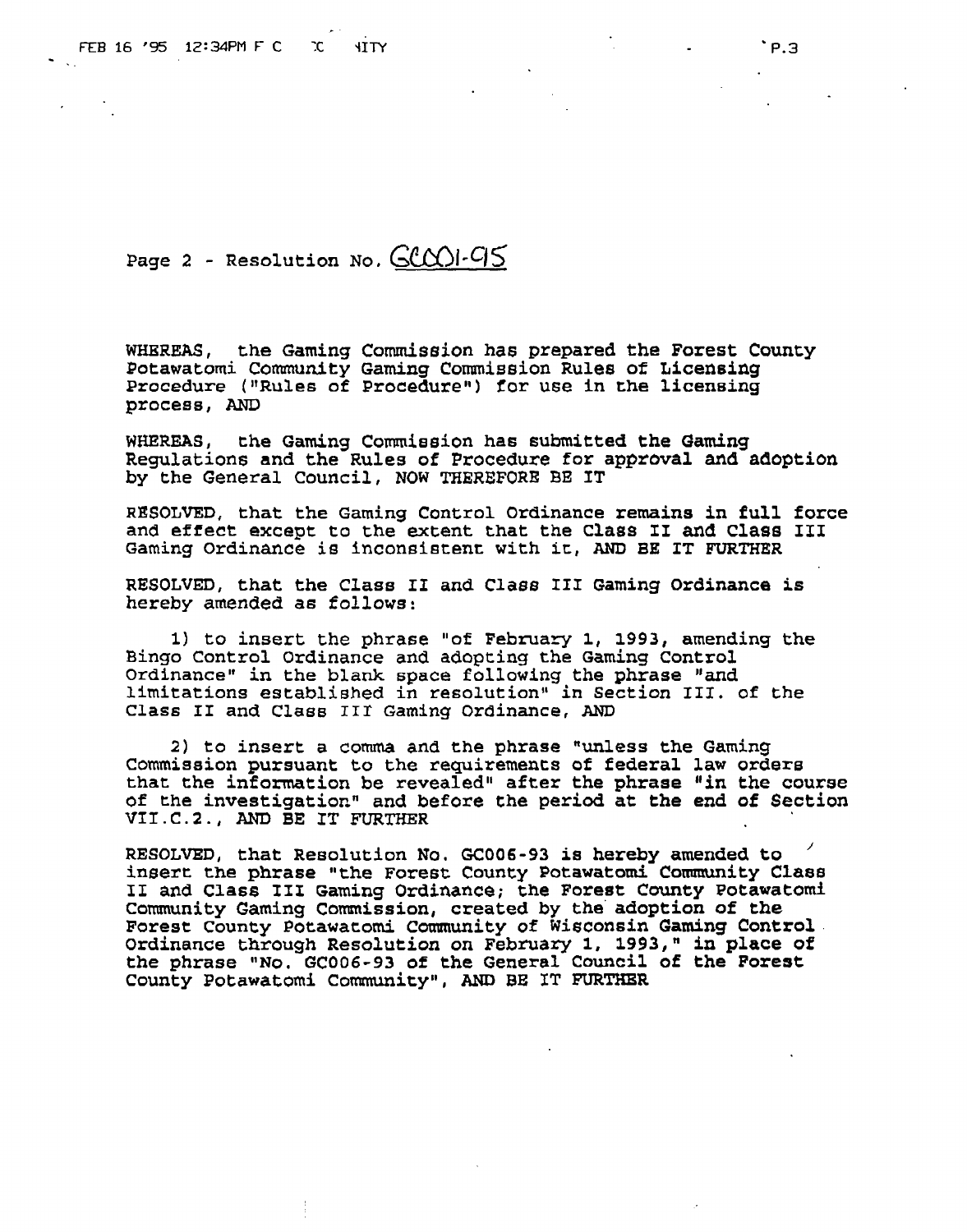$P.4$ 

**Page 3 - Resolution No.**  $GCOI-QS$ 

RESOLVED, that the Gaming Commission has at all times had and **continues to have the composition, term, authority, responsibility and limitations established in the Gaming Control Ordinance and Class 11 and Class 1x1 Gaming Ordinance, AND BE IT FURTHER** 

**RESOLVED, that the General Council approves and adopts the Gaming Regulations and all amendments thereto previously adopted by the Gaming Commission, AND BE IT FURTBER** 

**RESOLVED, that the General Council approves and adopts the Rules of Procedure prepared by the Gaming Commission, effective the date upon which the Gaming Commission enacted them conditioned upon approval by the General** Council, AND **BE IT FURTHER** 

**RESOLVFD, that the Gaming Control Ordinance, Class 11 and Class I11 Gaming Ordinance, Gaming ~egulations, and the Rulee of Procedure shall remzin in full** force **and effect and shall govern the authority, reponsibilities, and license hearing procedures of the Gaming Commission until repealed or amended by the General Council.** 

### CERTIFICATION

1, <u>Lorna Jackson</u>, the undersigned secretary of **the Forest County Potawatomi General Council, do hereby certify**  the Forest County Potawatomi General Council, do hereby cert<br>that  $\frac{1}{\omega}$  members constituted a quorum at a meeting duly<br>called, convened, and held on the  $\frac{1}{m}$  day of *February* **Pormal Jackson**, the undersigned Secretary of orest County Potawatomi General Council, do hereby certify members constituted a quorum at a meeting duly  $\frac{d}{dx}$ , convened, and held on the  $\frac{1}{H}$  day of *February*. vote of  $\frac{\Delta Q}{2}$  members for,  $\Delta$  members against, and  $\frac{7}{2}$  members abstaining, and that said resolution was not rescinded or **amended in any way.** 

Lorna Jackson **Tribal ~ecretary Forest** County **Potawatomi**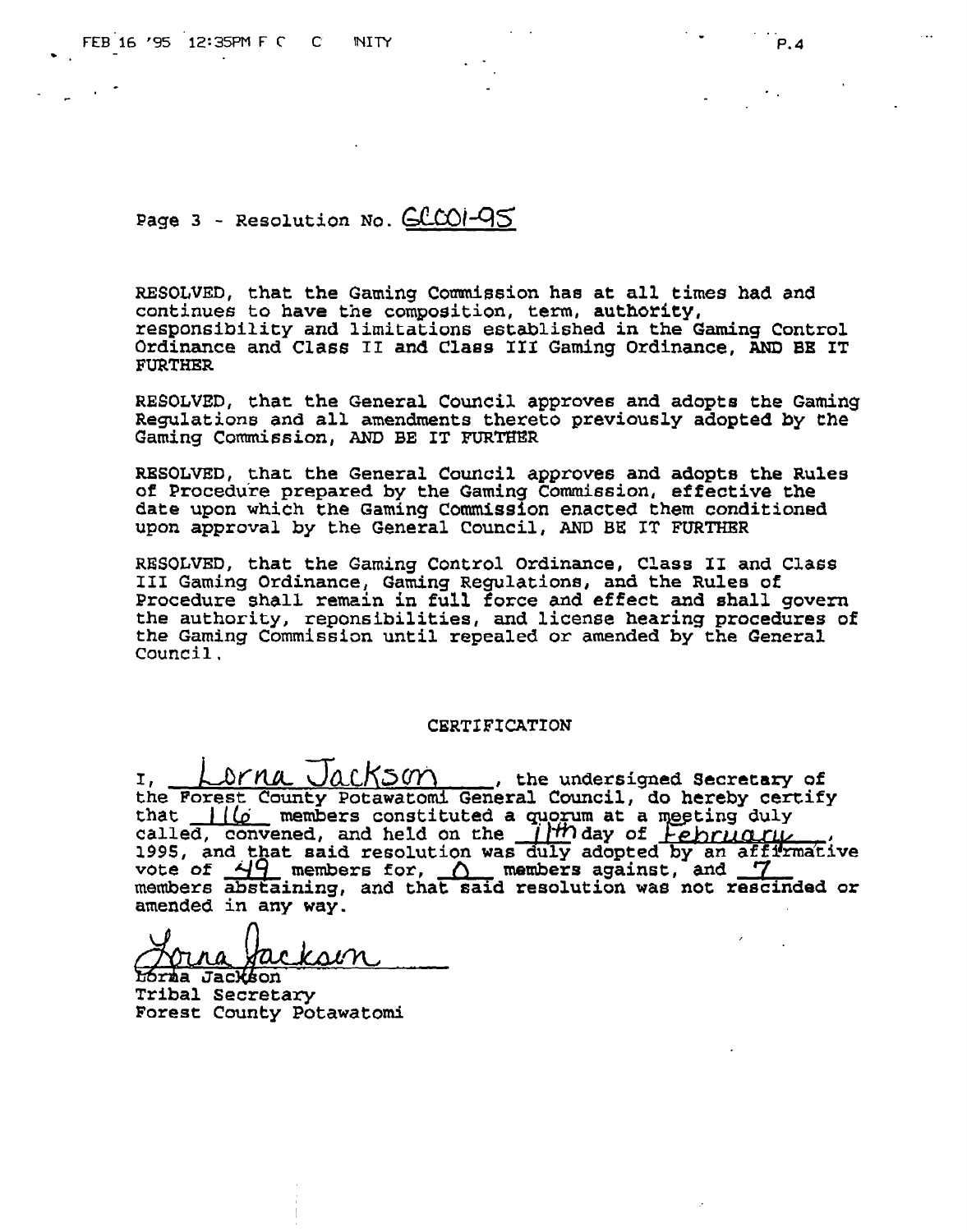

Forest County Potawatomi Gaming Commission P.O. Box 340. Orandon. Wisconsin 54580 715-478-8903 = 800-960-5479 = "Jax 715-478-5880"

**POTAWATOMI** (Keeper of the Fire)

RESOLUTION NO. Ca-10-95 G.Com.

- WHEREAS, the Forest County Potawatomi Community Gaming Commission ("Gaming Commission") is authorized to regulate Type A and Type B gaming licenses and is required to provide certain rights to applicants for or holders of such licenses; and
- WHEREAS, the Gaming Commission has prepared the Forest County Potawatomi Community Gaming Commission Rules of Licensing Procedure ("Rules of Procedure") for use in the licensing process; and
- **WHEREAS,** the Gaming Commission will submit the Rules of Procedure for approval and adoption by the Forest County Potawatomi Community General Council; NOW THEREFORE BE IT
- RESOLVED, that the Gaming Commission herewith adopts and approves the Rules of Procedure, effective immediately and conditioned upon the adoption and approval of the Rules of Procedure by the Forest County Potawatomi Community General Council.

I certify that on the 10 day of Rebeccase 1995໌, the Gaming Commission of the Forest county Potawatomi Community of Wisconsin did adopt the foregoing regulations by a vote of  $\frac{e}{2}$ for,  $\mathcal{Q}$  against, and  $\mathcal{Q}$  abstaining.

**Secretary** Potawatomi Gaming Commission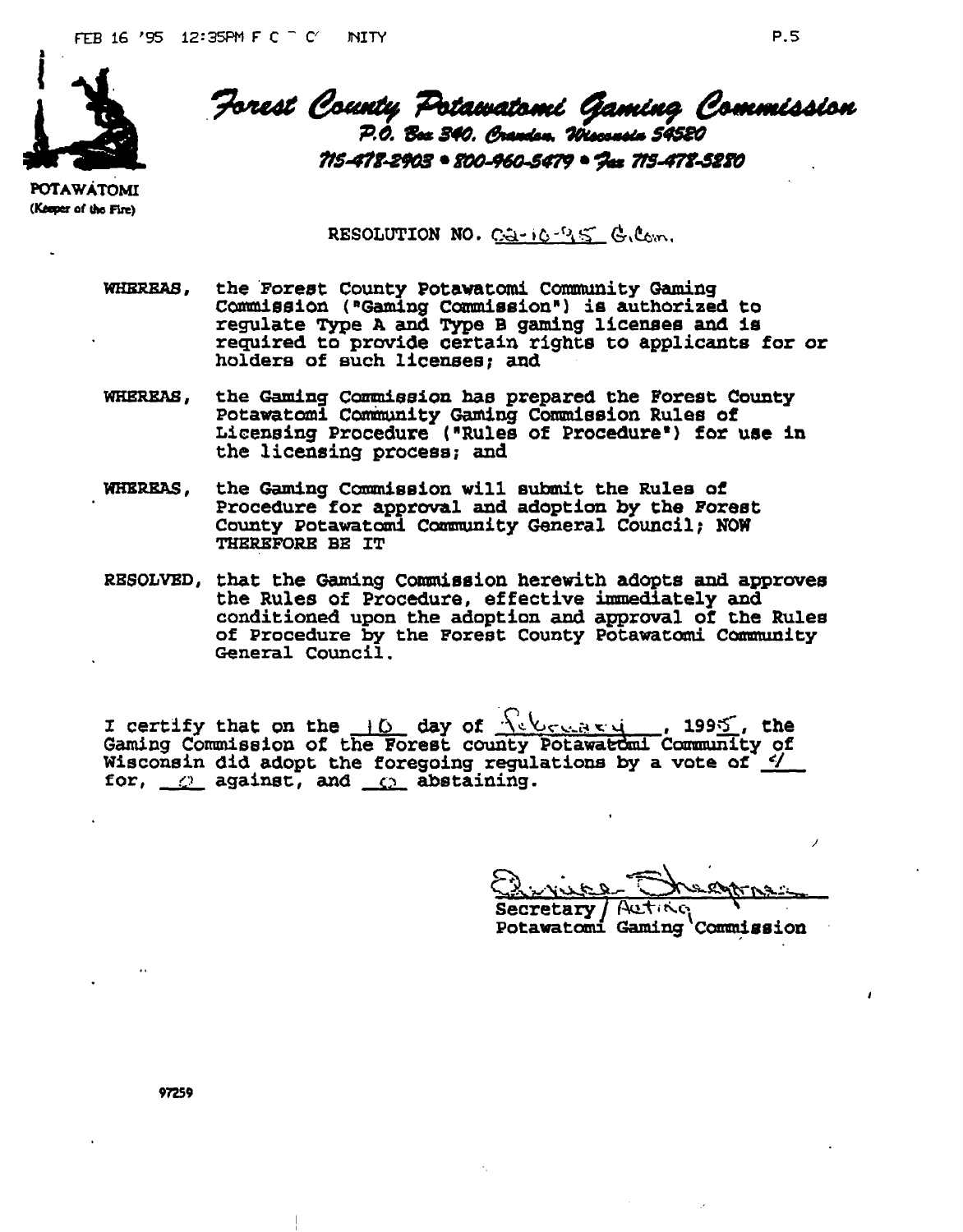

**POTAWATOMI** (Keeper of the Fire)

# Forest County Potawatomi Gaming Commission<br>P.O. Box 340. Gradon. Wisconsis 54520 715-478-2903 • 800-960-5479 • Jax 715-478-5280

RESOLUTION NO. 00-10-95 E.C.II

- WHEREAS, the Gaming Commission of the Forest County Potawatomi Community ("the Gaming Commission") has the authority and responsibility to regulate the gaming enterprises owned or operated by the Forest County Potawatomi Community of Wisconsin ("the Community"); and
- **WHEREAS.** the Gaming Commission has concluded that it is inappropriate to permit gaming at enterprises owned or operated by the Community, by members of the Gaming Commission, the Executive Council of the Community, employees of the Gaming Commission, and employees of the Community's gaming enterprises; and
- pursuant to its authority the Gaming Commission adopted WHEREAS, the Forest County Potawatomi Gaming Commission Gaming Regulations by Resolution No. 191-30 on July 15, 1993, and certain amendments thereto by Resolution No. 08-17-94-FCPGC on August 17, 1994 ("Gaming Regulations") to enable the Gaming Commission to fulfill its duties; and
- pursuant to its authority the Gaming Commission adopted **WHEREAS,** the Forest County Potawatomi Community Gaming Commission Rules of Licensing Procedure by Resolution No. Alles of Procedure") to govern the process of regulating gaming licenses; and
- WHEREAS, the Gaming Commission will submit the Gaming Regulations and the Rules of Procedure for approval by the Forest County Potawatomi Community General Council ("General Council"); and
- **WHEREAS,** the Gaming Regulations must be harmonized with the Rules of Procedure submitted for General Council adoption and approval; NOW THEREFORE BE IT
- RESOLVED, that the Gaming Commission does herewith amend Sections VII., VIII.B., XVIII.B., and XIX. of the Gaming Regulations, delete section XIX.C of the Gaming Regulations, and add new sections  $IX.B., IX.C., and$ IX.D. to the Gaming Regulations, to read as follows:
- VII. CRIMINAL AND BACKGROUND RESTRICTIONS
	- Employment Prohibited. No person may be employed by Α. the Community in the operation or conduct of Class II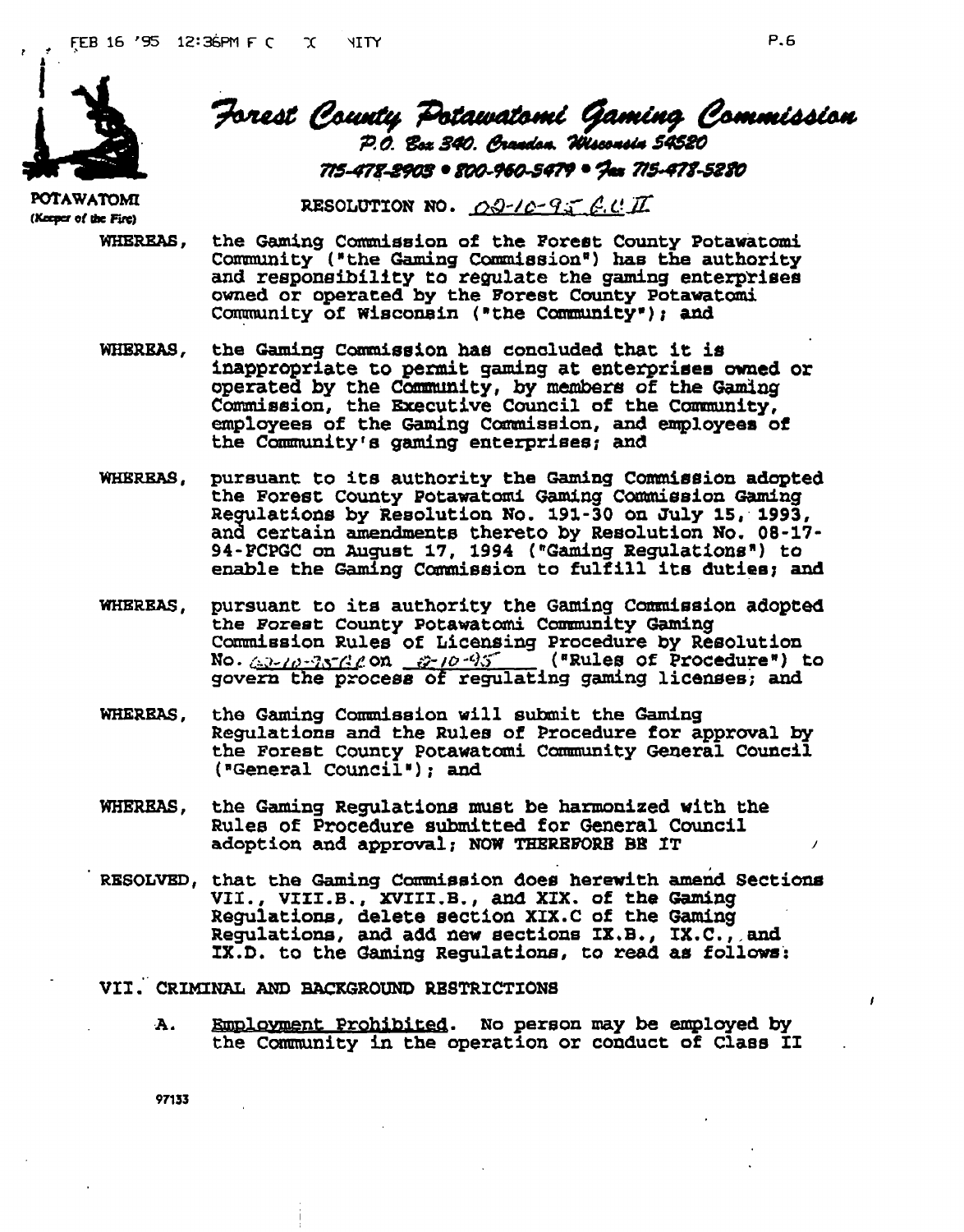**or Class I11 gaming, and the Cmnity shall not pennit a gaming related contractor to employ any pefeon in the course of performance under the contract, or to be an officer or shareholder of a gaming management contractor, it that person:** 

- **1. Has been convicted of, or entered a plea of guilty or no contest to, any of the following, unleas the person haa been pardoned:** 
	- **a. A felony, other than a felony conviction for**  an offense under subdivision **b.**, c., or d., **during the immediately preceding ten (10) yeara** .
	- **b. Any gambling-related offexuse.** .
	- **c. Fraud or miarepresentation in any connection.**
	- **d. A violation of any provision of chapter8 561 or 565, Wie. Stats., a rule promulgated by**  the Wisconsin Lottery Board, Wisconsin Racing **Board, Wisconsin Gtate Gaxning Commission, or** ' a Community ordinance regulating or **prohibiting gdng.**
- 2. Has been determined by the Gaming Commission to be **a person whoee current or prior activities, criminal record if any, or reputation, habits, and associations pose a threat to the public interest or to the effective regulation and.contro1 of gaming, or create or enhance the dangers of unsuitable, unfair, or illegal gracticee, methode, or activitie8.h the operation ot gaming or the carrying on of the business and financial arrangements incidental thereto.**
- **B.** General Council Waiver. The restriction in paragraph, A.1. shall not disqualify an applicant or employee if the General Council of the Community waives such **restriction by resolution after the applicant or**  employee has demonstrated to the General Council **evidence of sufficient rehabilitation and** *greeept* **fitness.**
- **C. entioq.** *The* **Community shall have primary**  responsibility for the investigations and determinations under this section, and shall retain for

 $-2 -$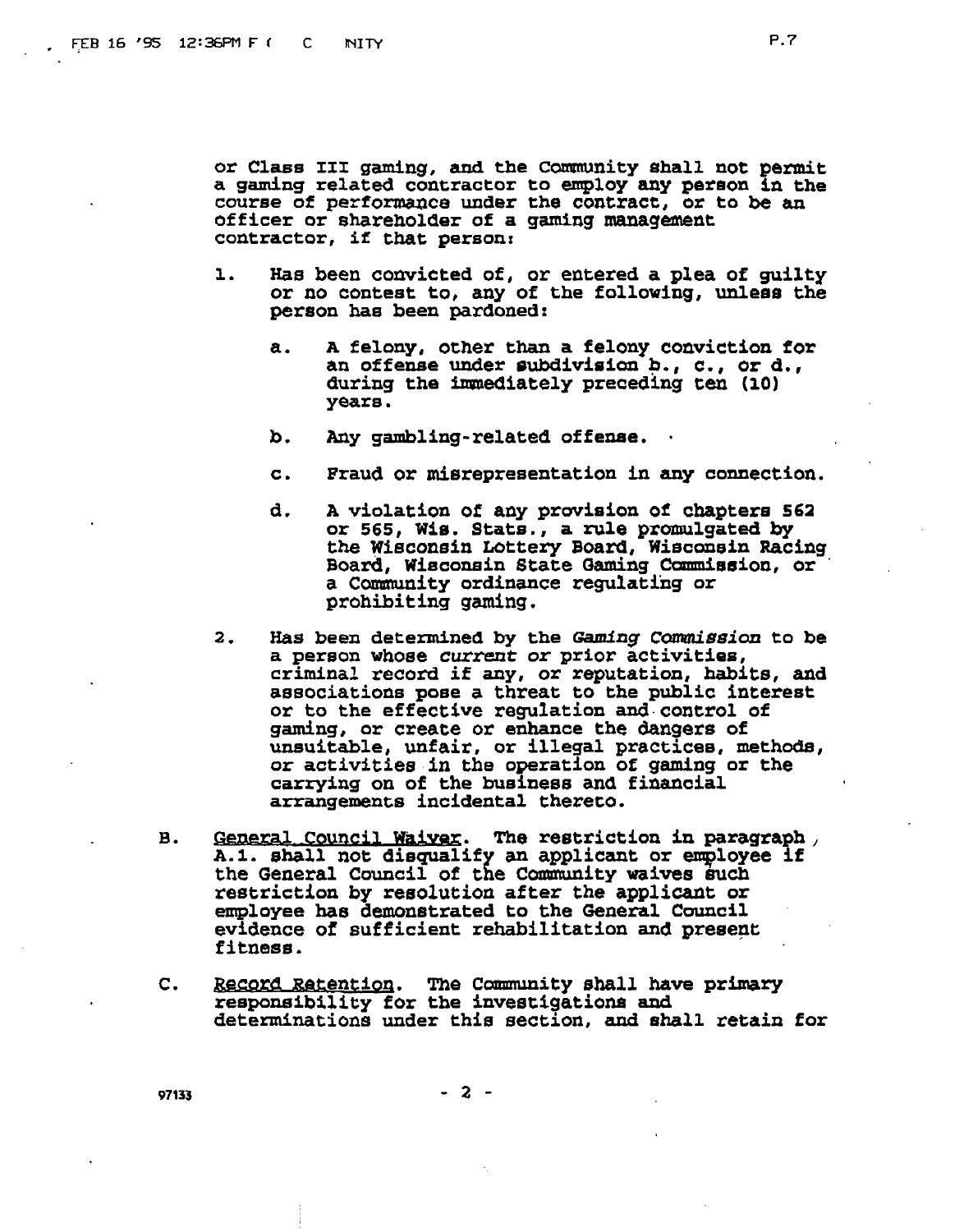- D. Primary Management Officials and Key Employees -- Type A License Reguired. No person shall serve as a Primary Management Official or a Key Employee unless they have received from the Gaming Commission a provisional or permanent Type A License. As used in Section VII.D., "the Commission" or "the Gaming Commission, " when used alone, means the Potawatomi Community Gaming Commission.
	- $\mathbf{1}$ . Primary Management Official Defined. "Primary Management official" shall include any of the<br>following persons: (i) the person having management responsibility for a management contract; (ii) any person who has authority to hire and fire employees, or to set up working policy for a gaming operation; and (iii) the chief financial officer or other person who has financial management responsibility for a gaming operation.
	- "Key Employee" shall 2. <u>Kev Emplovee Defined.</u> include any of the following persons: (i) Bingo caller; (ii) counting room supervisor; (iii) chief of security; (iv) custodian of gaming supplies or cash; (v) floor manager; (vi) pit boss; (vii) dealer; (viii) croupler; (ix) approver of credit; (x) custodian of gambling devices, including persons with access to cash and accounting records within such devices; (xi) any person whose total cash compensation exceeds \$50,000.00 per year; (xii) the four most highly compensated persons in a gaming operation; (xiii) surveillance personnel; (xiv) accounting staff; (xv) any person with authority to disburse funds for, or approve shipments of, materials or supplies; and (xvi) all members and employees of the Commission.
	- $3.$ <u>Application for Type A License</u>. Before beginning employment, each person seeking a Type A License from the Gaming Commission shall complete the application form appearing at Appendix A of these Regulations.
		- Processing of Application -- Background a. Investigation. If the Gaming Commission employs the applicant, the Gaming Commission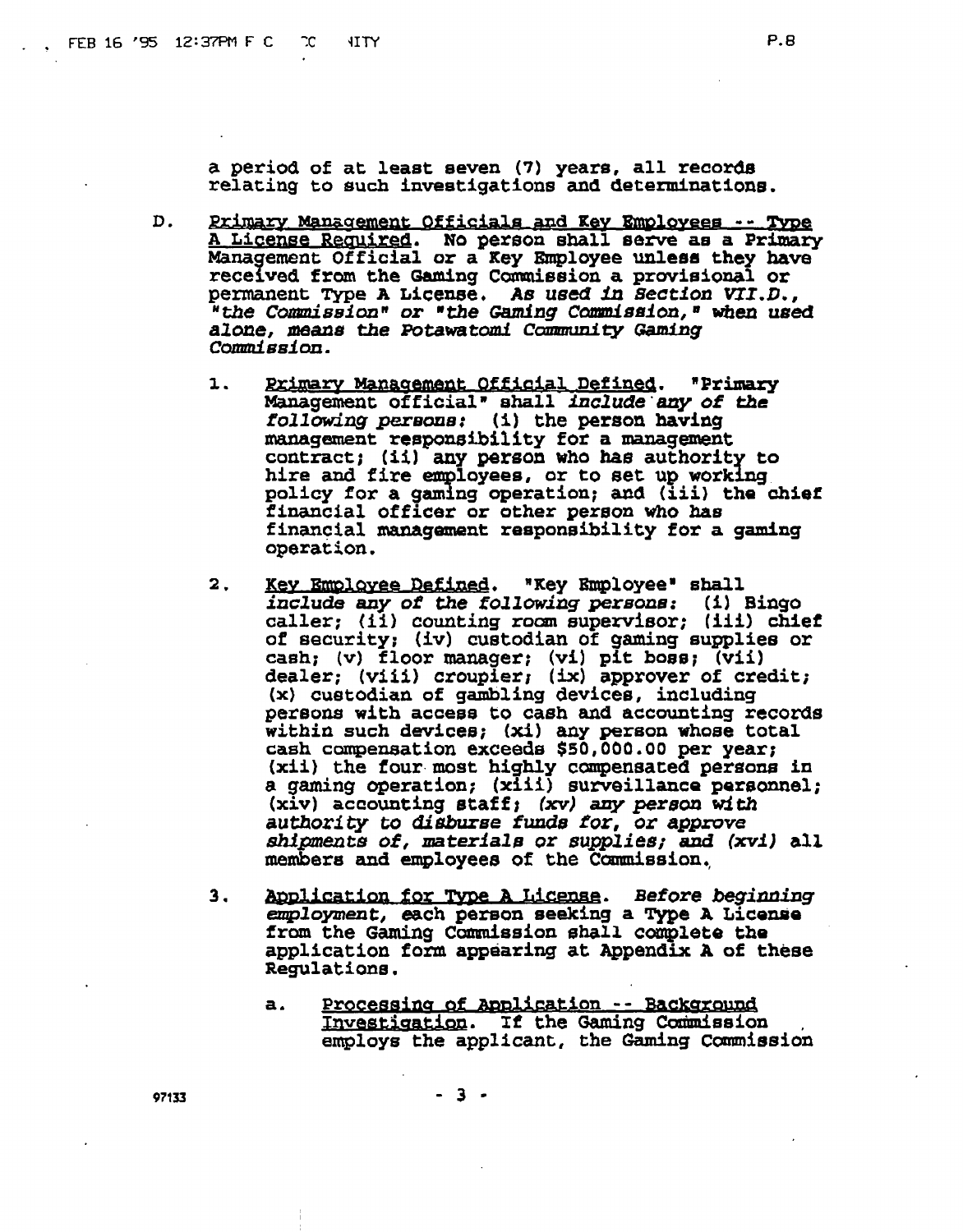shall immediately: (i) furnish a copy of the completed application to the National Indian Gaming Commission: and (ii) commence, or cause to be commenced, a background investigation with respect to the applicant.

- b. Termination of Application. The Gaming Commission shall immediately deny the application if it receives reliable information indicating that the applicant does not meet the standards established in Section VII.A. of these Regulations and shall promptly notify the National Indian Gaming Commission of any such denial. Any person or entity whose application is so denied shall have the right to written notice of the reasons for the *denial* and the right to a hearing on the record before the Gaming Commission, in accordance with the provisions of Section XIX of these Regulations and the Forest County Potawatomi Community Gaming Commission Rules of Licensing Procedure.
- Issuance or Denial of Provisional License:  $\mathbf{c}$ . National Indian Gaming Commission Response. Upon receiving the results of the background investigation, the Gaming Commission shall decide whether the applicant is qualified for a Type A License under the standards in Section VII.A. of these Regulations.

 $(i)$ If the Gaming Commission concludes that the applicant is not eligible, it shall deny the application and notify the National Indian Gaming Commission of the denial. Any person or entity whose application is so denied shall have the right to written notice of the reasons for the denial and the right. to a hearing on the record before the Commission, in accordance with the provisions of Section XIX of these Regulations and the Forest County Potawatomi Community Gaming Commission Rules of Licensing Procedure.

(ii) If the Gaming Commission concludes that the applicant is eligible, the Gaming Commission shall then forward an Eligibility Report, containing a copy of the results of the background investigation and a copy of the eligibility determination, as required by 25 C.F.R. § 556.5(b) - (c), to the National

 $-4$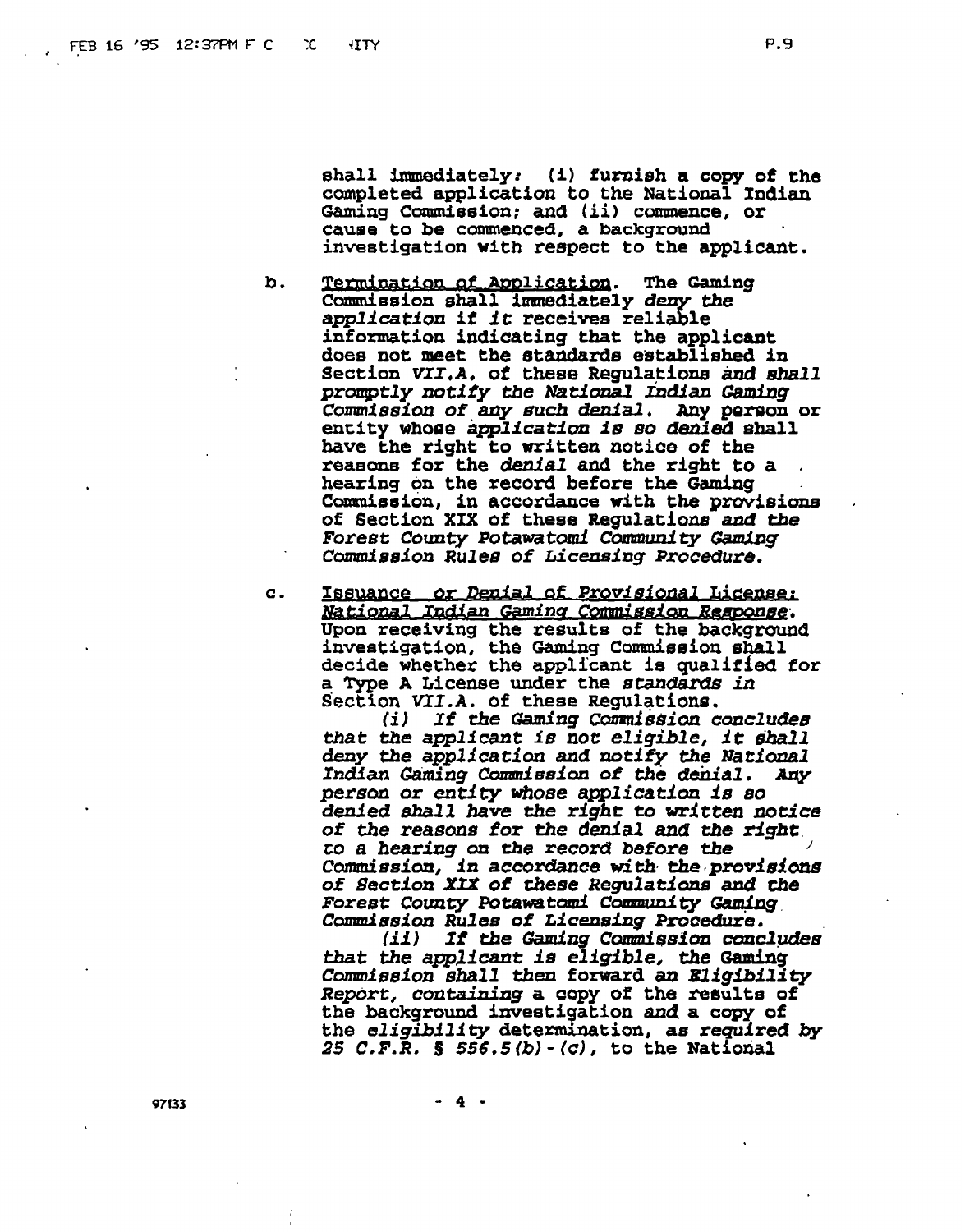Indian Gaming Commission. The Gaming Commission shall notify the applicant of its determination and shall issue a provisional Type A License in the form contained in. Appendix A-1 of these Regulations.

(iii) If the National Indian Gaming Commission approves the application within thirty (30) days of the time the National Indian Gaming Commission receives the Eligibility Report, the Gaming Commission may *issue to the applicant a permanent Type A* license in the form appearing at Appendix A of these Regulations.

(iv) If within thirty (30) days of its receipt of the Eligibility Report the National Indian Gaming Commission submits any objections to the Gaming Commission pursuant to 25 C.F.R. § 558.4(b), the Gaming Commission shall reconsider the application and eligibility determination, but may decide to uphold the earlier eligibility determination.

(v) If within thirty (30) days of its receipt of the Bligibility Report the National Indian Gaming Commission requests additional information pursuant to 25 C.F.R. § 558.3(c), the Gaming Commission shall<br>respond to the request and shall not issue a permanent license until the National Indian Gaming Commission approves the application.

If the National Indian Gaming  $(v1)$ Commission does not respond to the Eligibility Report within thirty (30) days of the time it receives the Eligibility Report, the Gaming Commission may extend the provisional Type A license issued to the applicant as needed. However, any license issued by the Gaming Commission is at all times subject to suspension by the National Indian Gaming Commission pursuant to 25  $C.F.R. S 558.5(b).$ 

(V11) The Gaming Commission shall not employ a primary management official or key employee who lacks a Type A license after ninety (90) days from the beginning of employment, except on a case-by-case basis as needed to allow additional reasonable time for the completion of the background *investigation.* 

 $-5 -$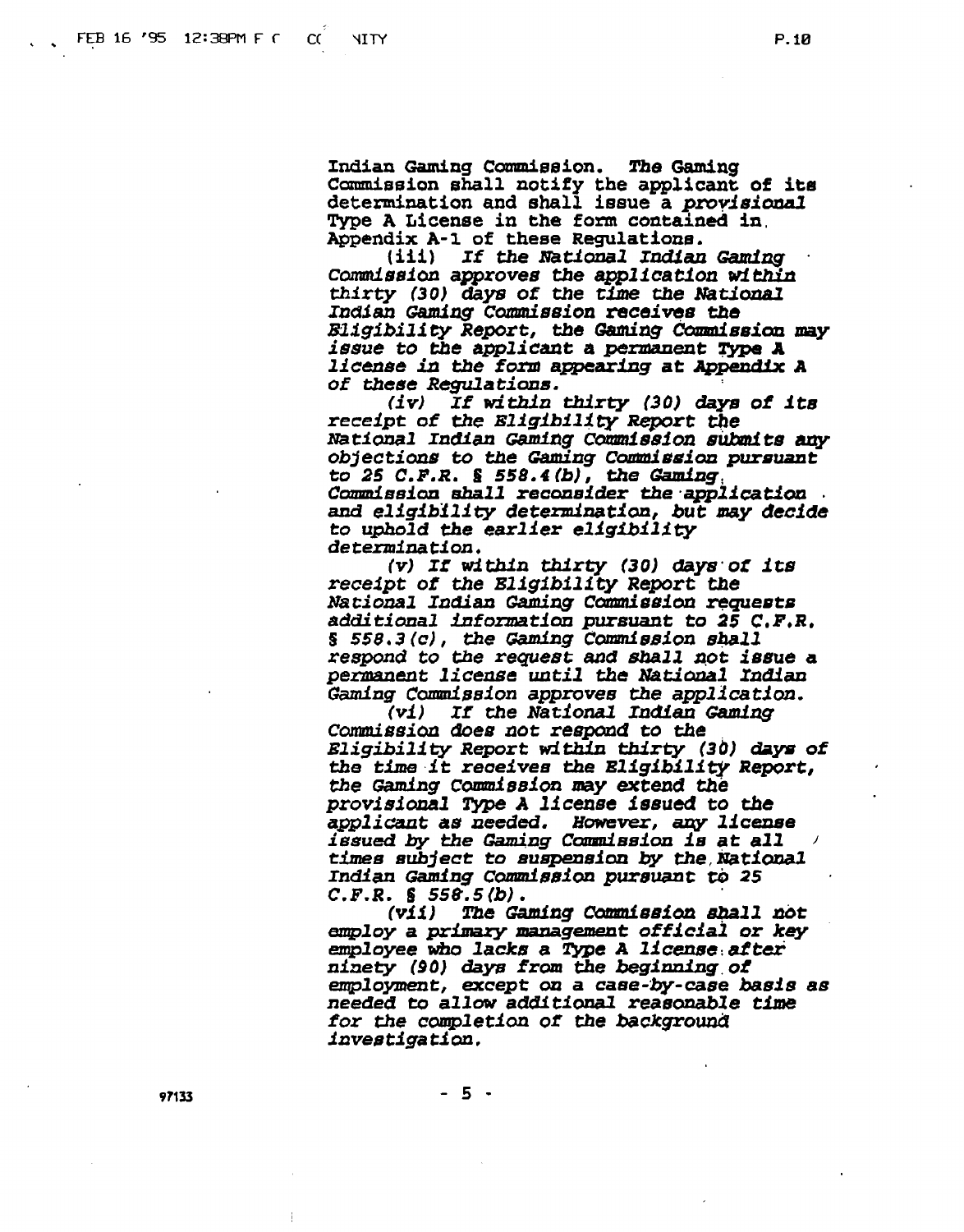d. Suspension of License. (i) Immediate The Gaming Commission shall *Suspension.* immediately suspend any Type A License if it is directed to do so by the National Indian Gaming Commission under the provisions of 25 C.F.R. § 558.5, or if the Gaming Commission makes the requisite finding under Rule 7 of the Forest County Potawatomi Community Gaming *Commission Rules of Licensing Procedure.* Any person or entity whose Type A license is suspended shall have the right to written notice of the reasons for the termination and the right to a hearing on the record before the Commission, in accordance with the provisions of Section XIX of these Regulations and the Forest County Potawatomi Community Gaming Commission Rules of *Licensing Procedure.* 

(ii) Indefinite Suspension. Unless the Gaming Commission orders revocation of the *license under Section VII.D.3.e., after* written notice of proposed suspension and a hearing in accordance with the Forest County Potawatomi Community Gaming Commission Rules of Licensing Procedure, the Commission shall suspend any Type A license if the Commission concludes that the person does not meet the standards for employment in section VII.A. of these Regulations. The Gaming Commission shall notify the licensee and the National Indian Gaming Commission of its decision with respect to the license suspension, as provided in the Forest County Potawatomi Community Rules of Licensing Procedure. If allowed under applicable ordinances, rules, and regulations, the licensee may apply for a termination of the suspension.

Revocation of License. Unless the Gaming e. Commission orders suspension of the license under Section VII.D.3.d. (ii), after notice of proposed revocation and a hearing in accordance with the Forest County Potawatomi Community Gaming Commission Rules of Licensing Procedure, the Gaming Commission shall revoke any Type A license if the Commission concludes that the person does not meet the standards for employment in section VII.A. of these Regulations. The Gaming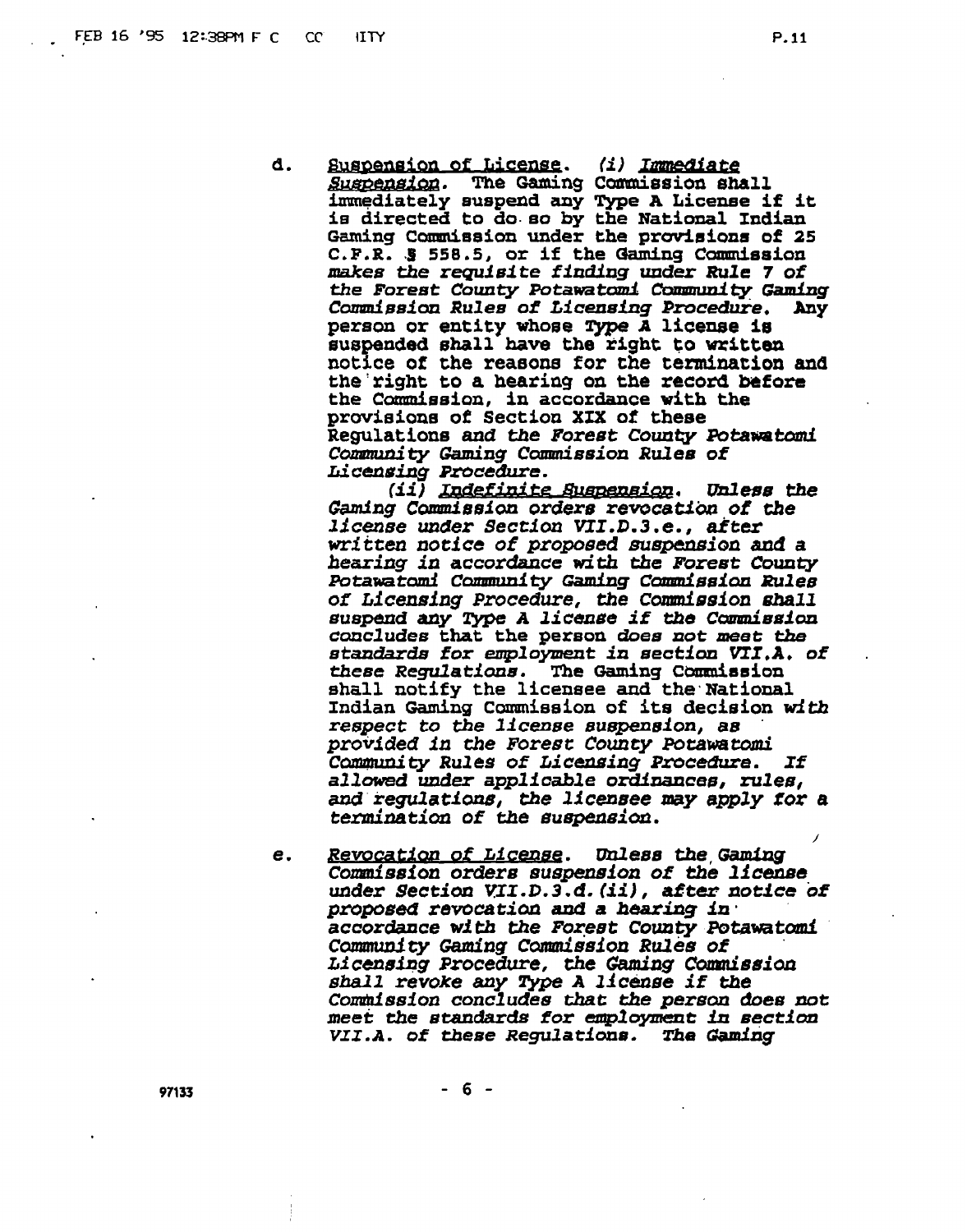*CoWsafon* **aha11 notify the licensee and** the *Nati anal* **Indian mng Copleeion of** *it8*  **decisf on, as pmvf tied in tbe Forest County** *PotawaW* **Cwty** *Rules* **of Lf** *cenafng*  **Procedure.** 

- 4. **Application for Type B License.** No person shall be **employed by the Colanrunfty in any Gaming Operation unless they have received from the Ganing Coaonission a rwieional or permaneat Type B Licenee. The prw f sions oi this section ehall not apply to Primary Mzwgment Official8 and Key Employees. Before beginning** *enployn&?nt,* **each pereon seeking a Type B Licenee from the Gaming Cdesion shall complete the application forni appearing at Appendix B of theee Regulations.** 
	- **a.**  <u> Processing of Application -- Provisional</u> License. If the Gaming Commission employs **the applicant, the irranediately: (i) iseue to the applicant a provisional Type B liceme in the form contained at Appendix** B-1 of **these Regulatiods for a period not** to **exceed ninety days, provided that in the went the background investigation is not oompleted within ninety days, the CoaPnieeion may, oh <sup>a</sup>** case-by-case basis, extend the term of the **provisional liceme; and (ii) commence, or cause to be comaenced, a background** investigation **wfth respect to the applicant.**
	- **b.** Termination of Provisional License. . **The**  Gaming Commission shall immediately terminate **any provieional** *Type* **B licesse'and deny the application if the Gaming C~saion receives reliable information indicating that the applicant does** not **meet th;e etanhrds <sup>1</sup> established in Section VI1.A. of these Replatione. Any person or entity whose provisional Type B liceme is termhated and applicatian dded shall have the right to written notice of the reasons for the,**  termination *and denial* and the right to a<br>hearing on the record before the Commission, **hearing on the record before the Cdeaion, in accordance with the provisions of Section XIX of these ~egulatione and the EbreBt**  County Potawatomi Community Gaming Commission *Rule#* **of** *ticeasing* **PrOceaUr8.**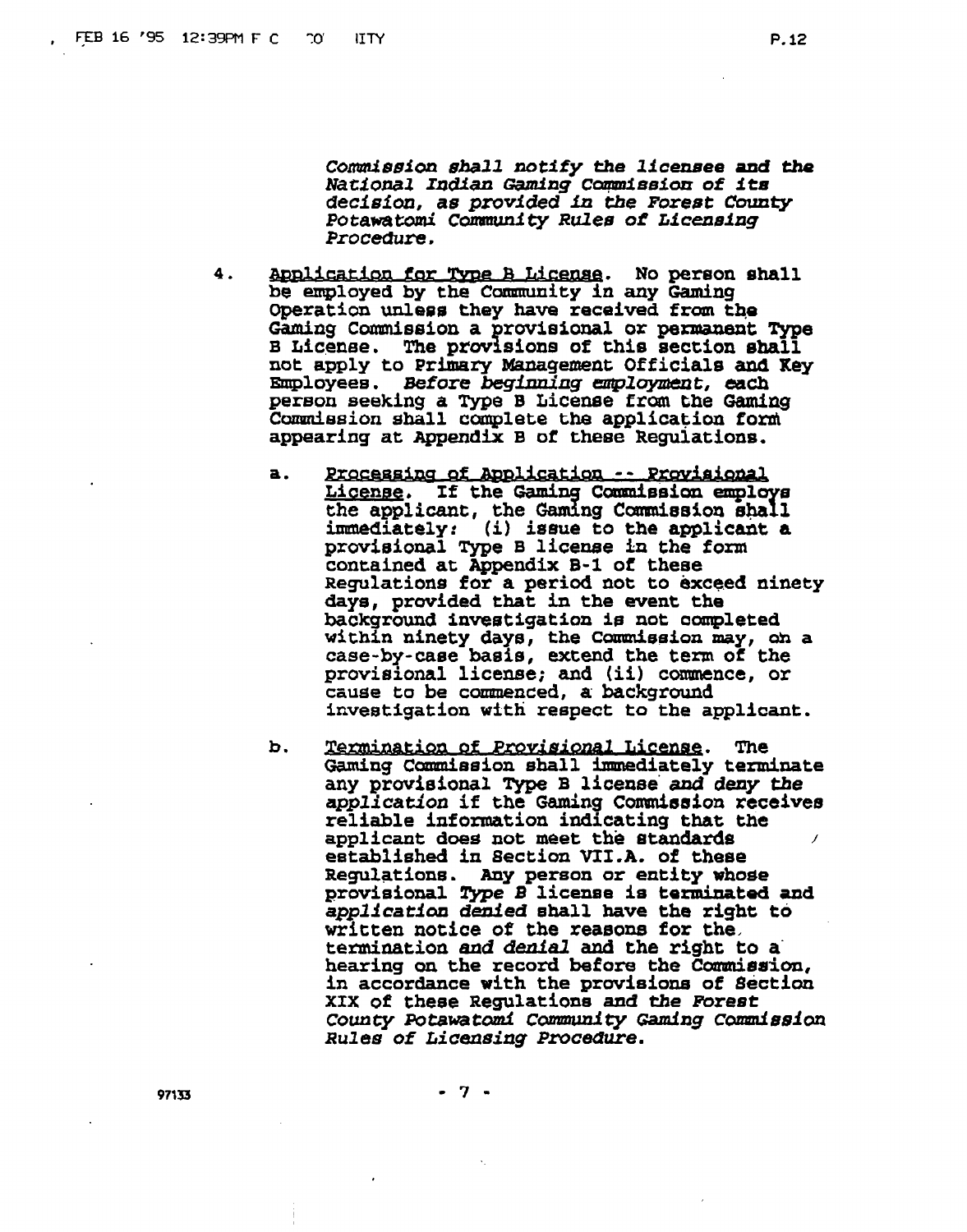$\overline{c}$ .

Issuance of License. Upon receiving the results of the background investigation, the Gaming Commission shall decide whether the applicant is qualified for a permanent Type B License under the standards in Section VII.A. of these Requiations.

If the Gaming Commission concludes (1) that the applicant is not eligible, it shall deny the application. Any person or entity whose application is so denied shall have the right to written notice of the reasons for the denial and the right to a hearing on the record before the Commission, in accordance with the provisions of Section XIX of these Regulations and the Forest County Potawatomi Community Gaming Commission Rules of Licensing Procedure.

 $(11)$  If the applicant has been determined to be eligible, the Gaming Commission shall notify the applicant and issue a permanent Type B License in the form contained in Appendix B-1 of these Regulations.

d. Suspension of License. (i) Immediate Suspension. The Gaming Commission shall immediately suspend any Type B License if it is directed to do so by the National Indian Gaming Commission, or if the Gaming Commission makes the requisite finding under Rule 7 of the Forest County Potawatomi Community Gaming Commission Rules of Licensing Procedure. Any person or entity whose Type B license is suspended shall have the right to written notice of the reasons for the termination and the right to a hearing on the record before the Commission, in accordance with the provisions of Section XIX of these Regulations and the Forest County Potawatomi Community Gaming Commission Rules of Licensing Procedure.

(ii) Indefinite Suspension. Unless the Gaming Commission orders revocation of the *license under Section VII.D.4.e., after* written notice of proposed suspension and a hearing in accordance with the Forest County Potawatomi Community Gaming Commission Rules of Licensing Procedure, the Commission shall suspend any Type B license if the Commission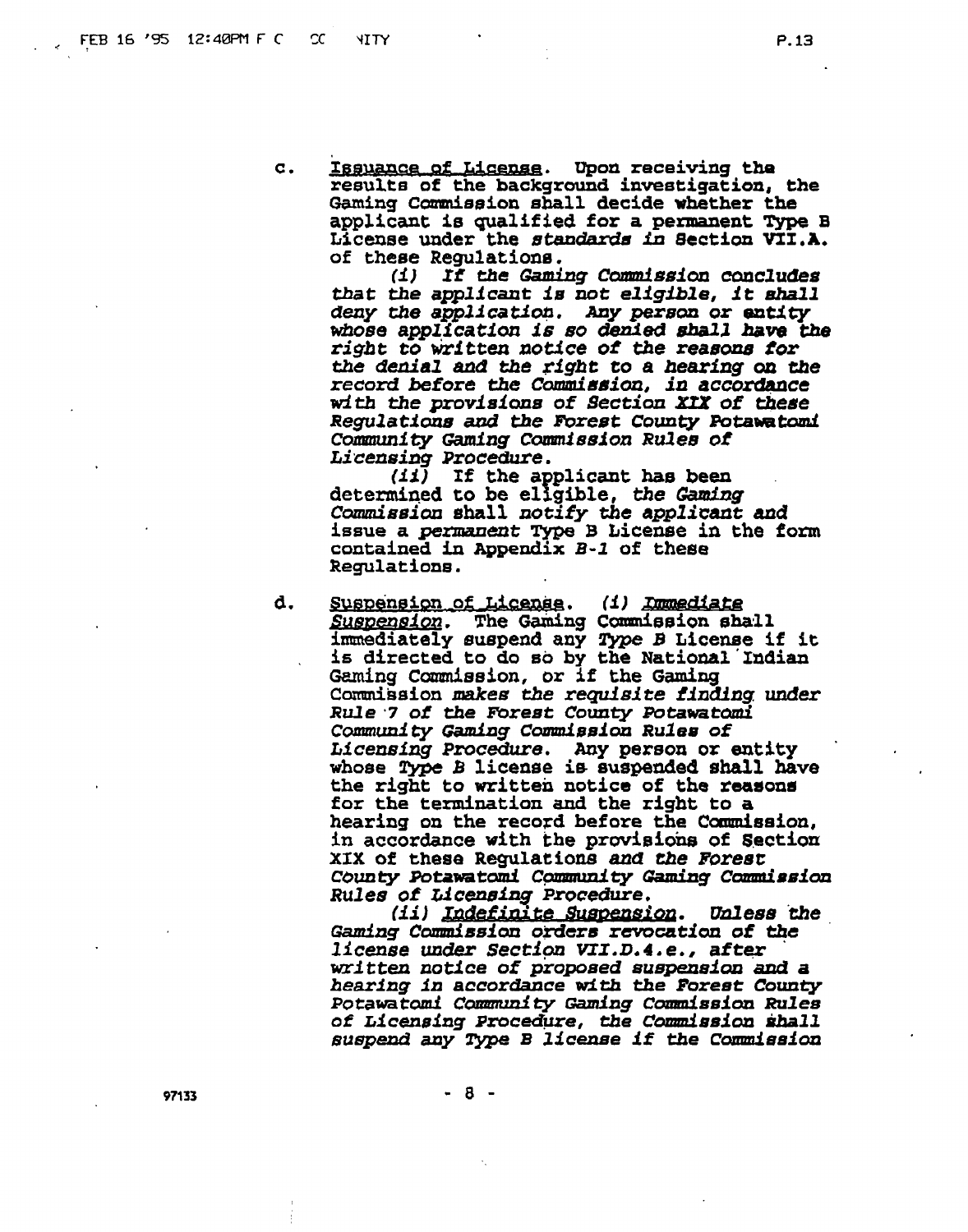**Cd** 

concludes that the person does not meet the standards for employment in section VII.A. of these Regulations. The Gaming Commission shall notify the licensee and the National Indian Gaming Commission of its decision with respect to the license suspension, as provided in the Forest County Potawatomi Gaming Commission Rules of Licensing Procedure. If allowed under applicable ordinances, rules, and regulations, the licensee may apply for a termination of the suspension.

- e. Revocation of License. Unless the Gaming Commission orders suspension of the license under Section VII.D.4.d. (ii), after notice of proposed revocation and a hearing in accordance with the Forest County Potawatomi Community Gaming Commission Rules of Licensing Procedure, the Gaming Commission shall revoke any Type B license if the Commission concludes that the person does not meet the standards for employment in section VII.A. of these Regulations. The Gaming Commission shall notify the licensee and the National Indian Gaming Commission of its decision with respect to the revocation, as provided in the Forest County Potawatomi Community Rules of Licensing Procedure.
- Existing Licenses -- Subsequently Adopted Rules and Ε. Requlations and Subsequent Requests for Information.<br>All persons holding a Type A or Type B license shall comply with all rules and regulations of the Gaming Commission, including rules and regulations adopted subsequent to the issuance of the license, and shall comply with all requests for information pertaining to the person's suitability for a license, including requests subsequent to the issuance of the license.
- $\mathbf{F}$ . Periodic Review of License. Persons subject to this section shall be periodically reviewed (at least every two [2] years) to determine whether they continue to meet the requirements and limitations of this section.

 $-9 -$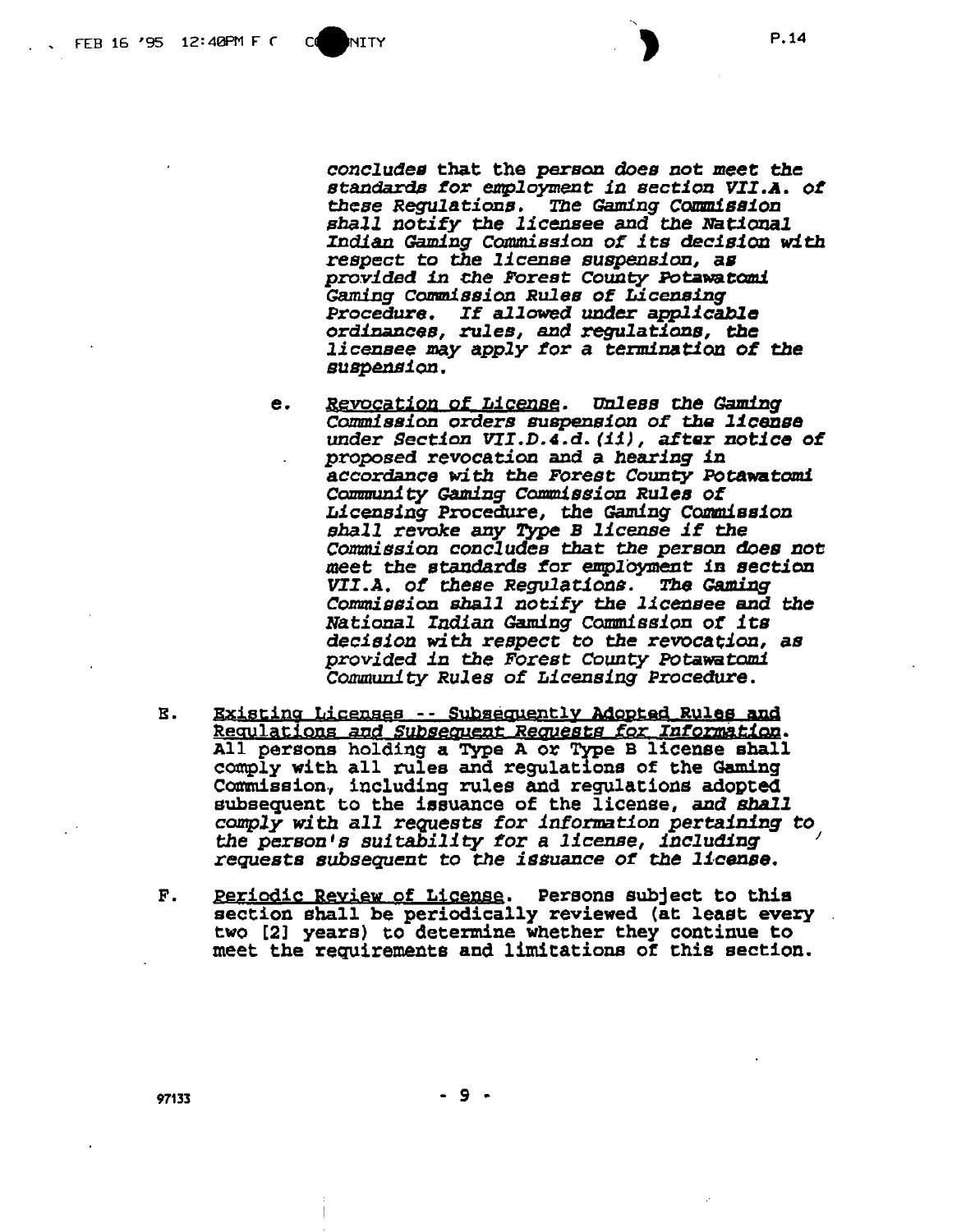#### . VIII. B. Confidentiality of records.

- $1.$ **Records pertaining to employeem or corrtractors of the Camunity shall ba held as confidential by the Camtunfcy'e** Ganing **Cdssion, and shall not be**  Community's Grains of Communistion, and Shall not be<br>relaxed to any third party without the written<br>permission of the person or entity, except as<br>permission is lighted by law, or (ii) decided in any<br>later proceeding brough **releaeed to any** *third* **party.wi,thout the written penniesion of the person or entity, except aa may be: (i) required by** *law;* **or (f i 1 needed in** *any later* **proceeding** *brought* **to** *challenge* **the Gaming Caarmissian's licensing decisian. No tribal records or** *Bocuzamts* **submitted to the state, or of which the State** ha^ **retained copies in the course of its gaming oversight and enforcement, will be dieclosed to any member of the public except as needed in a judicial proceecling to interpret or enforce the terms of the Conpact.**
- IX. B. The following persons shall not be permitted to gamble **at any gamiag enterprise med or operated by the Community: members of the Gaming Cdssfon; memhra of the Executive Council of the Community; employees of the Gaming Commfssion; or employeerr of any gaming enterprise owned or operated by the Coxundty,**
- **Carrnnission shall** *yearly prepare* **and sruhwit a financfal disclosure** *whdch* **shall list any real or peranrul property owed by** the **Ccrmmi~sion member havfng a reasonable market value of at least 8500.00** *and all real* **property, persanal** *property,* **or fnccrme in** *aqy* **foxm received in the previous year from** *any* **source if t&e total amount or value** *received* **fm that source exceeded \$500.00. The disclosure** *shall* **be srlhmitled every** *year* **on JUt? 1 during the** *c~asiorzerls* **term**  *except* **that any Cdnsfoner** Mo **has not ma& a disclosure &all do so wlichia** *sixty* **dqw of the 1 enactment of** *this sectf* **on or** the *Cendssianer begins*   $h$ er or his first term, whichever is later.

*Dlsclorsures* **made under this sectian** *shall* **be**  *sfgned and* sworn **to under oath in the presence of a notary public.** Disclosures **shall be retained by** the **Chair of the** *Gaming Cdssdon* **and made available qpon**  *request* **for inspecti on by any trfbal membaf or person cadtesting a licensing actfan.**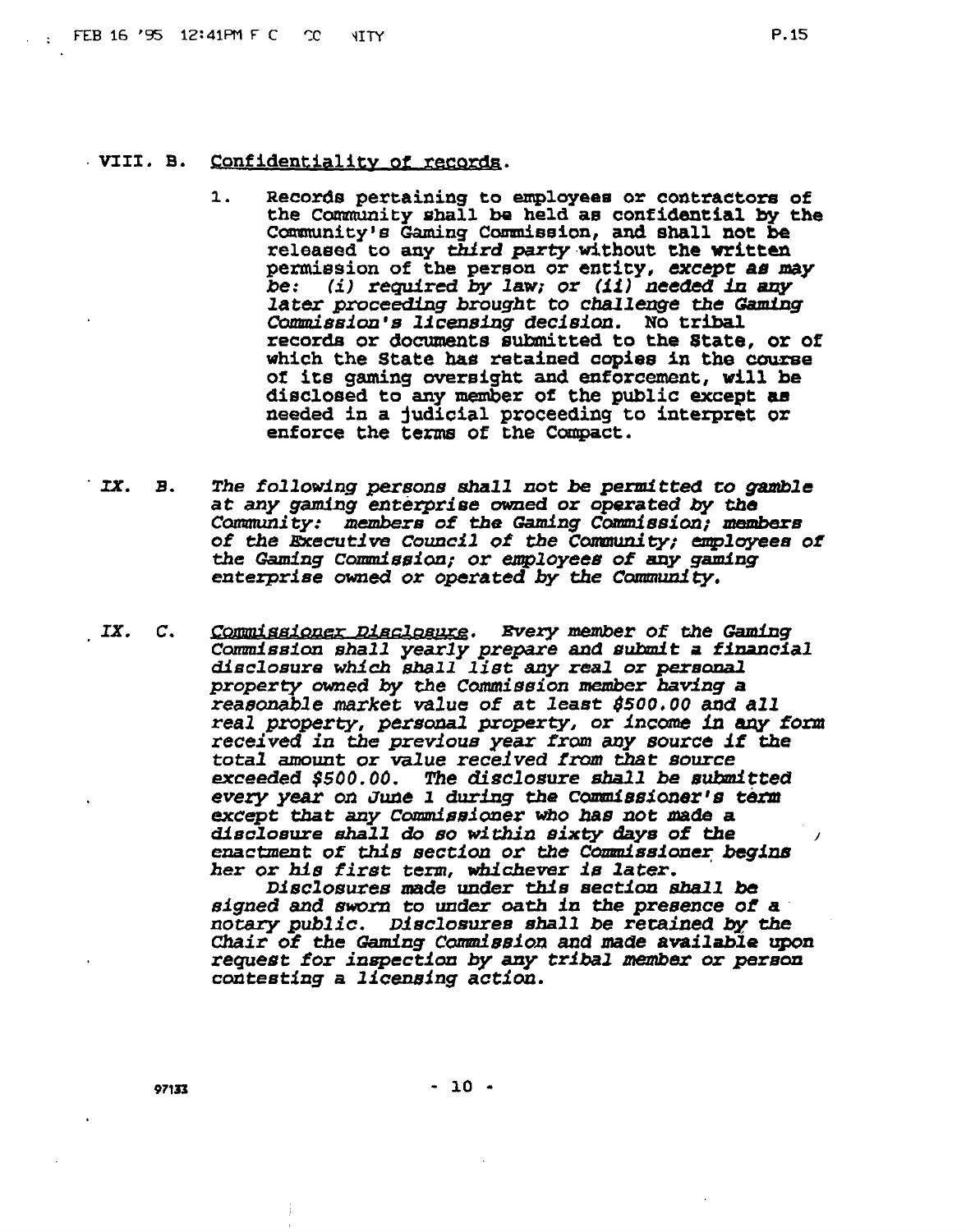<u>Provider Disclosure</u>. IX. D. To the extent not otherwise required of the person or entity, all providers to the Community of materials or services related in any way to the Community's gaming operations shall yearly prepare and submit to the Commission a disclosure of gaming-related interests. The disclosure shall be based on the facts known by or reasonably available to the person or entity, as determined by the Gaming Commission in the exercise of its discretion.

The disclosure shall include a list of all of the provider's interests, whether financial, managerial, proprietary, or other, in any gaming operation or entity connected to any gaming operation. **The** discloser shall also include a list of any of the provider's associates or clients involved with any gaming operation or with any entity connected to a gaming operation.

"Providers" required to make a disclosure under this section shall include any entity, any person that acts on behalf of an entity, or any other person, that provides materials or services, or any other person determined in the Commission's discretion to be a "provider."

The disclosure shall be made every year on June 1 during the period in which the provider was employed by or dealt with the Commission, except that any provider that has not made a disclosure shall do so within sixty days of the enactment of this section or of the time the state of the state of the state of the provider begins employment or begins its dealings with the Commission, whichever is later.

Disclosures made under this section shall be signed and sworn to under oath in the presence of a notary public and shall be retained by the Chair of the *Gaming Commission. Failure to make a disclosure* required by this section may result in the Community or Commission's refusal to employ or deal with the provider to the extent permitted by the agreement then existing between the Community or the Commission and the provider or in the refusal by the Community or Commission to deal again with the provider after any such agreement expires.

XVIII. B. <u>Emplovees</u>. Unless the dispute relates to the employee's Type A or Type B gaming license or these Regulations or other applicable rules provide otherwise, disputes involving employees of a gaming operation shall be submitted by the employee to the management of the gaming enterprise, consistent with